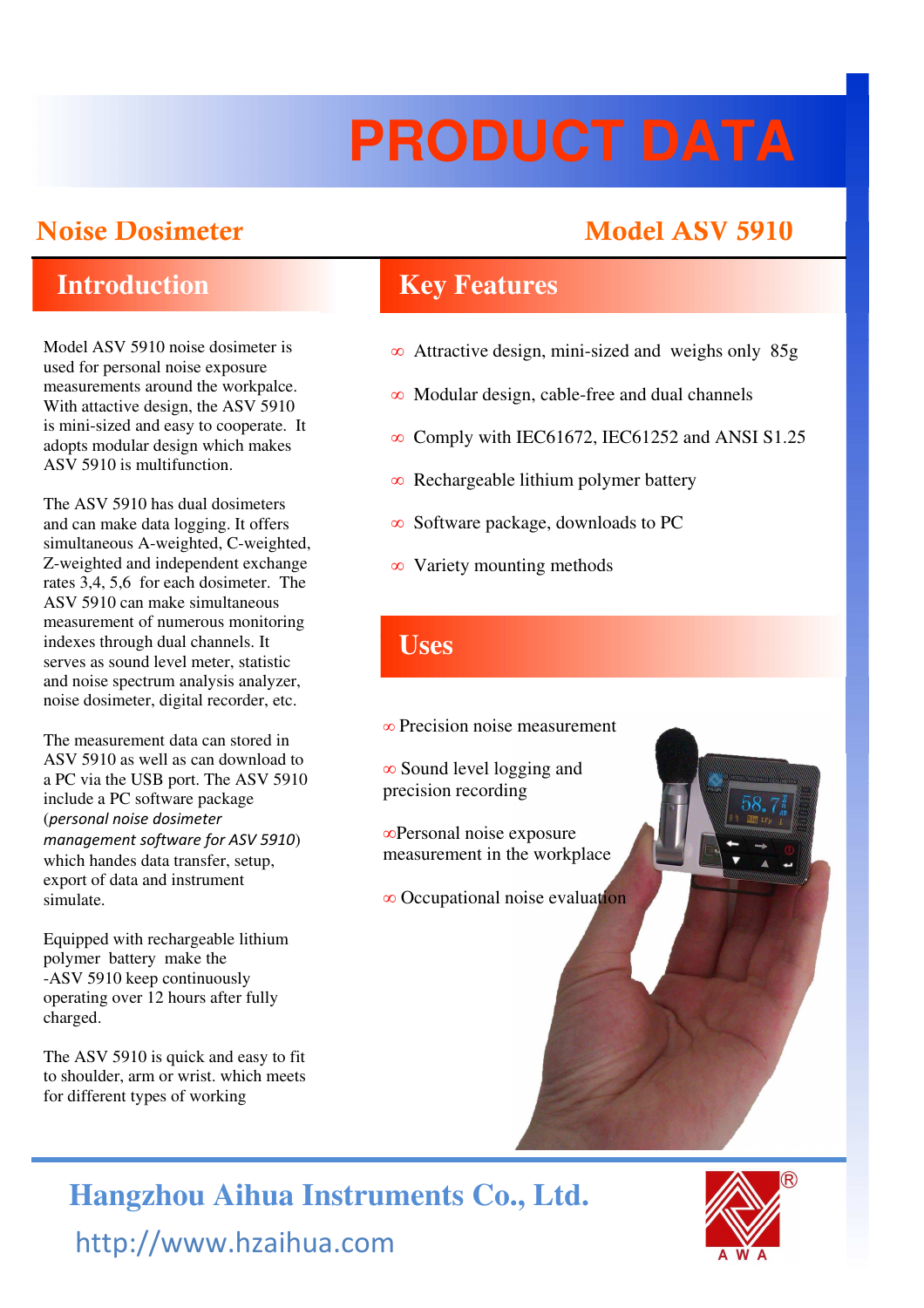# **Specification**

### **Applied Standards:**

IEC 61252:2002 Personal Sound Exposure Meters ANSI S1.25:1991 Personal Noise Dosimeters IEC 61672 Class 2

#### **Technical:**

| Microphone:                 | 1/4 inch prepolarized condenser field replaceable threaded microphone   |
|-----------------------------|-------------------------------------------------------------------------|
| Channel:                    | Dual channels                                                           |
| <b>Measurement Range:</b>   | 60-143dBA, 65-143dBC, 70-143dBZ (sensitivity: -53 dB)                   |
| Peak C Measuring Range:     | 80 to 143dB                                                             |
| <b>Frequency Range:</b>     | 20Hz to 12.5kHz                                                         |
| Frequency Weightings:       | Parallel (simultaneous) A, C, Z                                         |
| Time Weightings:            | Parallel (simultaneous) F, S, I, Peak                                   |
| Selectable thresholds :     | 40 to 90dB                                                              |
| Exchange rates:             | 3, 4, 5 and 6                                                           |
| Selectable criterion:       | 70 to 90dB                                                              |
| Memory capacity:            | 192KB for ASV 5910-1 2GB for ASV 5910-2                                 |
| Calibration information:    | Calibration dates, times, and levels                                    |
| Precision recording:        | 32kHz/16bit, 16kHz/16bit, 8kHz/8bit(optional) for ASV 5910-2            |
| Internal software function: | Integrating Function, Statistical Analysis Function, Recording function |
| Security:                   | Lock via keys                                                           |
| Power supply:               | Rechargeable lithium polymer battery                                    |
| Battery life:               | Over 16 hours run capacity                                              |
| Dimensions:                 | $68(H) \times 48(W) \times 20(D)$ mm                                    |
| Weight:                     | 85g                                                                     |
| <b>Working Temperature:</b> | $-15^{\circ}$ C $\sim$ 50 $^{\circ}$ C                                  |
| Display:                    | $128\times 64$ LCD                                                      |
| Data Storage:               | Maximum 96 groups for ASV 5910-1                                        |
|                             | ASV 5910-2 has 2GB Flash RAM, maximum 8000 groups                       |
| Output:                     | Mini USB port                                                           |

#### **Measure Parameters:**

LXYp, LXeq,T, LXYmax, LXYmin, LN (Note: X is A, C, Z; Y is F, S, I; N can be 1-99) SEL, Lex,8h, Lavg, TWA, DOSE, E, SD, Lxpeak